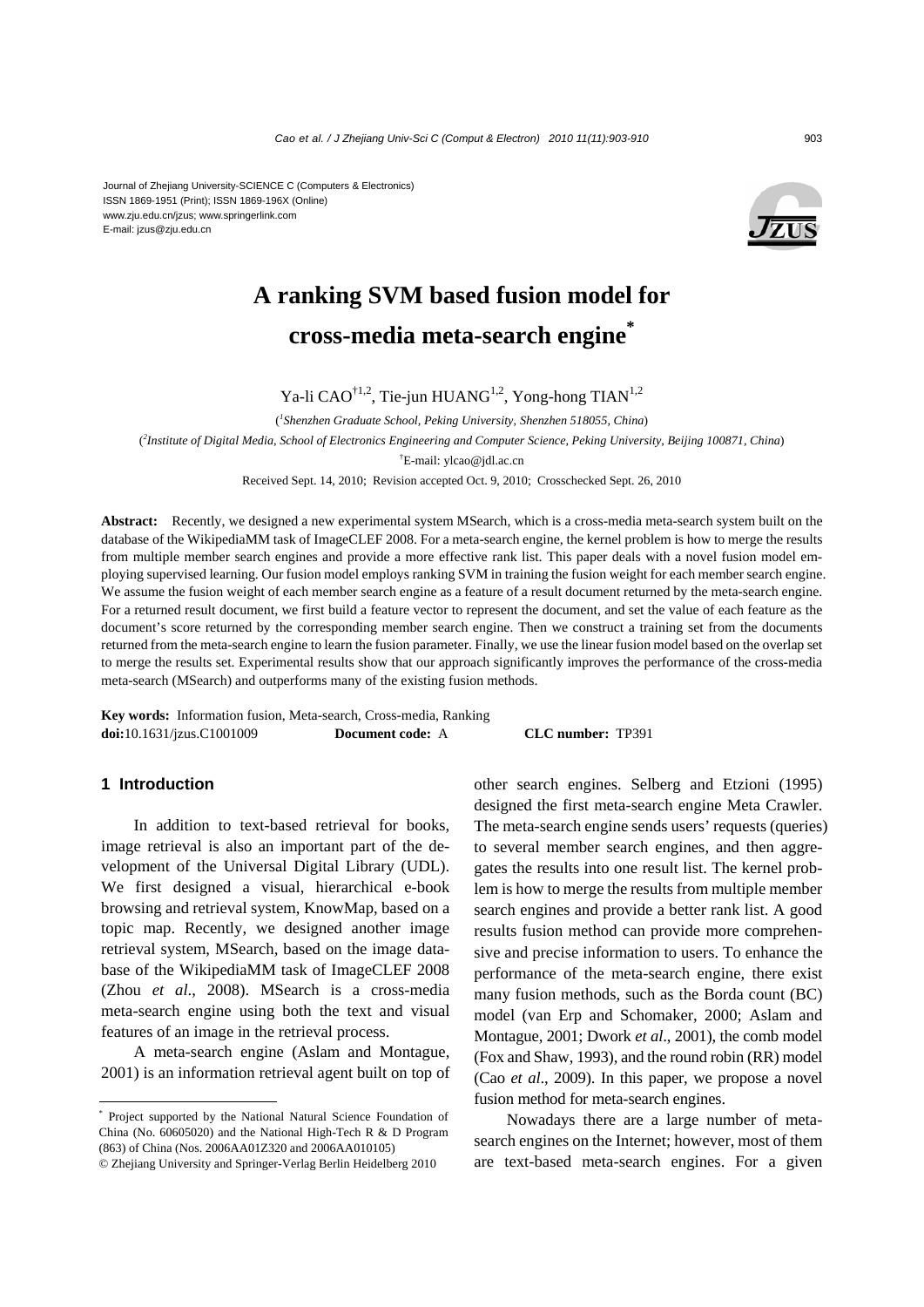meta-search engine, although the retrieval algorithms that its member search engines employ are different, the text-based techniques are much more mature. That is, the performances of the member search engines are almost the same. Our meta-search engine is a cross-media engine including one text-based and one content-based member system. Although both of our retrieval approaches show good performance in image retrieval, the two subsystems' performances are quite different. In the face of a meta-search engine different from the traditional ones, we propose a novel results fusion model based on ranking support vector machine (SVM).

The contributions of this paper include:

1. We proposed a supervised learning approach employing the supervised learning approach.

2. We proposed an application of Ranking SVM for meta-search engine, and finally transformed the fusion problem into an optimization problem.

3. We carried out groups of experiments and verified the effectiveness of the proposed method.

## **2 Related works**

# **2.1 Results fusion models**

The goal of results fusion, sometimes called 'rank aggregation', is to combine the results from multiple ranking lists and generate a better ranking list. Typically there are two categories of results fusion methods, the score-based fusion method and the order-based fusion method. Whether a fusion method is score- or order-based depends on whether we can obtain the scores or the order of the results in the ranking list. In this work, our proposed fusion method is a score-based one.

In the past few years, researchers have paid considerable attention to the results fusion method. Fox and Shaw (1993) proposed a fusion method based on the min, max, median, or sum of each of the normalized relevance score of the member systems, which is overall called the comb model. The Borda count (BC) model is another well-known results fusion model, used for voting at the beginning; it sorts the results based on their position in the ranking lists. For example, given any query, a returned document is sorted according to the number of documents that are ranked below it in all the ranking lists. The RR model is another classical fusion model used for the meta-search engine. The idea of the RR model is very simple. For a meta-search engine, we first array the member search engines in some order, and then display the first item of each ranking list one by one, then the second item of each ranking list, and so forth. Recently, more fusion models have evolved from the classic models, these models including the median rank (Fagin *et al*., 2003), fuzzy logic based fusion model (Ahmad and Sufyan Beg, 2002), genetic algorithm (Sufyan Beg, 2004), and position and snippets/ titles based fusion model (Yuan and Wang, 2009). However, these results fusion models are mainly without supervised learning, in the sense that no training data is used. In addition, these fusion models are employed mainly as the fusion strategy of text-based meta-search engines. That is to say, the fusion method for content-based retrieval systems such as cross-media meta-search engines remains an open issue. For content-based retrieval systems, researchers care more about how to combine the textand content-based methods together to integrate a single retrieval system, which looks like a vertical combination. In this study, our proposed method is more like a horizontal combination of the text- and content-based methods.

As is known, content-based retrieval systems usually do not perform as well as the text-based retrieval systems; that is, one cannot treat ranking lists from member search engines of different types equally. However, the results fusion methods we have discussed above assign the same weight for each member search engine. Motivated by this, we argue that in order for enhancing the accuracy of the results fusion process, it is better to employ a supervised learning approach to learn the difference between the performances among retrieval systems. Compared with the unsupervised fusion methods, there are several advantages for taking the supervised learning method. First, we make full use of the information existing in the labeled training data and the users' feedback. Second, we transform the fusion problem to a classification problem. There are many mature optimization techniques for obtaining the best fusion weight for each member search engine. Certainly, the supervised learning method has its own disadvantages. Employing this method may take much time in labeling the training set or extracting information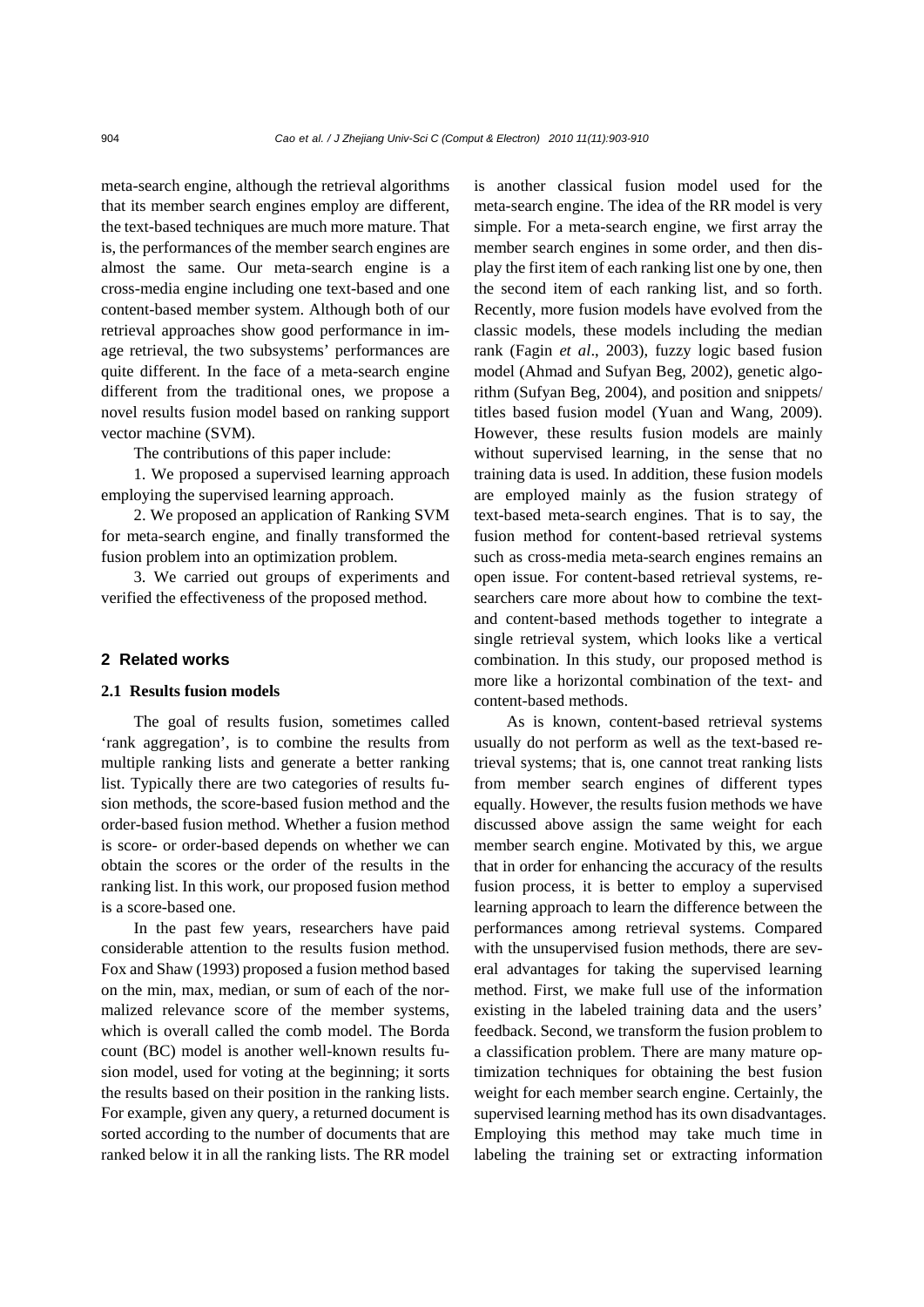from the users' feedback, and the problem caused by learning should be considered as another important issue to focus on in the future study.

# **2.2 ImageCLEF2008 and MSearch**

ImageCLEF2008 is the cross-language image retrieval track run as part of the Cross-Language Evaluation Forum (CLEF) campaign. This track evaluates the retrieval of images described by text captions based on queries in a different language; both text and image matching techniques are potentially exploitable. In this competition, our text-based image retrieval (TBIR) approach ranked the first place among all submitted runs (Zhou *et al.*, 2008). Although not submitted, we then proposed a content-based image retrieval (CBIR) approach, which performed better than the other submitted CBIR runs in ImageCLEF2008.

Based on the two retrieval approaches, we designed a cross-media meta-search engine, MSearch, by combing the text- and content-based systems. MSearch provides not only normal text- or contentbased retrieval functions, but also a meta-search function. Fig.1 shows the user interface of our crossmedia meta-search engine.



**Fig. 1 User interface of our cross-media meta-search engine, MSearch** 

As shown in Fig. 1, for meta-search users can submit text first, and then the cross-media system will present users the candidate images. In the next step, users can select any image from the recommended images as a query sample, and click the button 'MSearch'. Finally, our cross-media meta-search engine will present the users a results list by combining the results returned by both member search engines.

Take 'flower' for example. The query interface is as shown in Fig. 1. Users first input the text query 'flower', and then the system will return some recommended candidate image samples. Users can select any one as the image sample query and submit it to the retrieval system. Then MSearch deals with both of the queries and returns the meta-search results (Fig. 2).



**Fig. 2 Results returned by MSearch with query 'flower'**  (a) By cross-media retrieval approach; (b) By text-based approach; (c) By content-based approach

MSearch includes four main functional modules which work together to generate the final retrieval results (Zhou *et al*., 2008):

1. Data processing module: a processing unit that performs several pre-processing tasks for the queries and the dataset with textual queries and then returns relevant images.

2. Text-based retrieval module: a retrieval subsystem that searches the dataset with textual queries and then returns relevant images.

3. Content-based retrieval module: a retrieval subsystem that searches the dataset with visual features and then returns relevant images.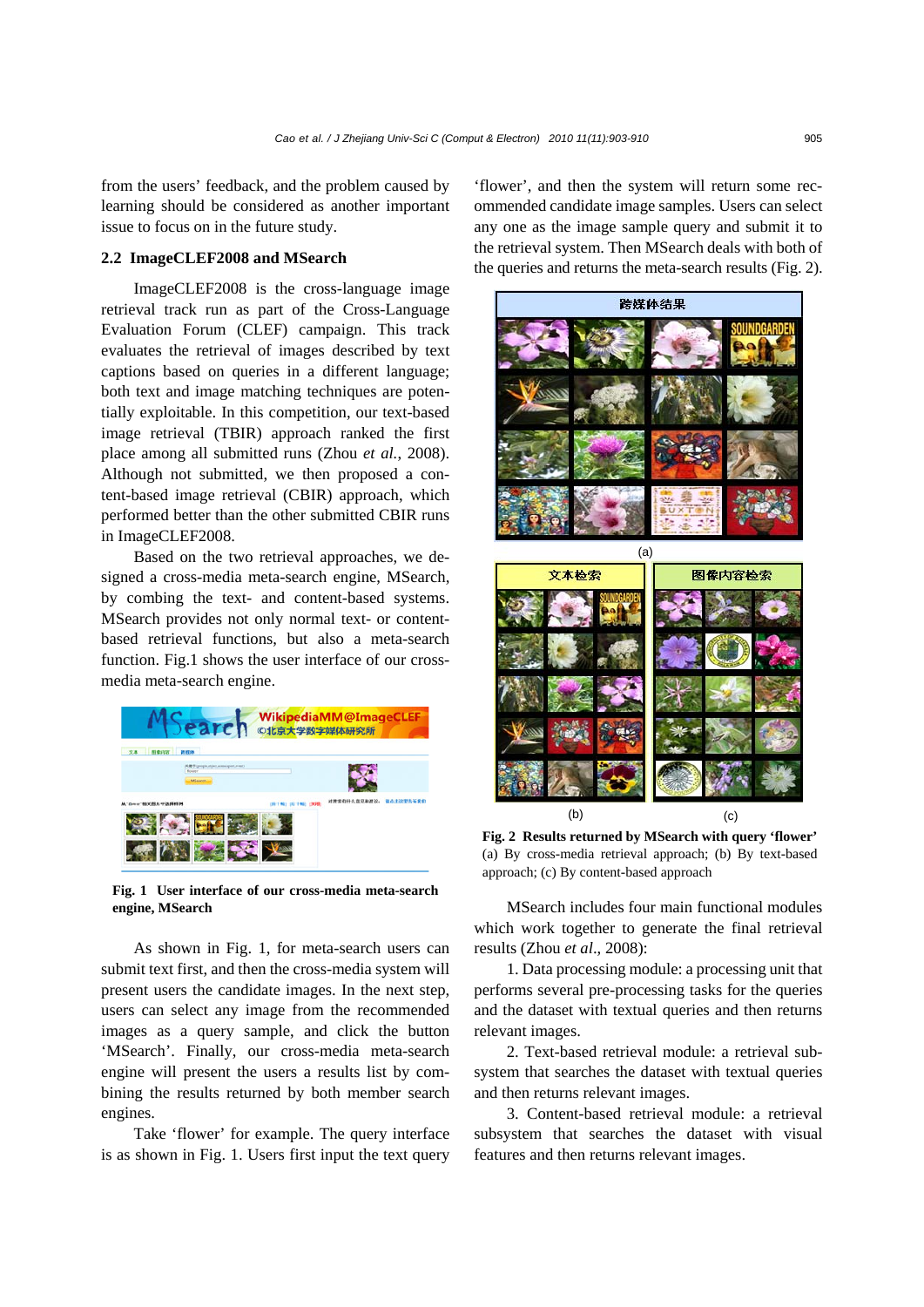4. Cross-media re-ranking module: a processing unit that combines the sets of returned images from CBIR and text-based retrieval modules, and then performs cross-media re-ranking to obtain the final retrieval results.

Fig. 3 shows the architecture of MSearch.



**Fig. 3 Architecture of MSearch for the WikipediaMM 2008 task** 

The cross-media characteristics of our metasearch engine are shown in the following two aspects: (1) Users can obtain different types of media information using a query of a single media type; for example, people can use text to search for images, or use image samples to search for videos. (2) The retrieval systems can use different kinds of media features to fuse the final results. In our system, users can submit text or image samples to retrieval information. Then they can obtain an aggregated ranking list after dealing with all the text features and visual features.

# **3 Methods**

In this section, we first introduce the basic principle of ranking SVM and then describe our fusion method in detail.

As discussed before, a meta-search engine is aimed to find an effective fusion method to merge the results from the member search engines and provide the user a better ranking list. However, a common issue exists in that the order- or score-based information obtained from member search engines cannot be compared directly. There are two main factors related to the issue: (1) The scores returned by different search engines have different baselines as different algorithms are used to generate the results' scores. (2) The retrieval algorithms are different for different search engines, leading to different retrieval performances for different search systems; that is, some search systems may be superior to others. If we do not take this issue into account, we may obtain an aggregated list which offers quantity rather than quality; that is, the precision of the aggregated list may be lower than that of the best member search engine.

To solve this problem, an alternative is to allocate different fusion weights to the member search engines. However, most of the unsupervised fusion methods treat all the ranking lists generated from different search engines equally. In our results fusion model, we take the performances of the member search engines into consideration. We use a supervised fusion method based on the ranking SVM method to learn the fusion weights for each member search engine. We carried out experiments on our cross-media meta-search engine MSearch whose member search engine performances are quite different. Experimental results show that our method outperforms the other unsupervised methods and enhances the performance of the cross-media meta-search engine compared with its member search systems.

## **3.1 Ranking SVM algorithm**

Ranking is the key problem for information retrieval and other text applications. Recently, the learning-to-rank method or machine-learned ranking (MLR) has become a research focus. Learning-torank (Liu, 2009) is a type of supervised or semisupervised machine learning problem aimed to automatically construct a ranking model from training data. Training data consists of lists of items with some partial order specified between items in each list. This order is typically induced by giving a numerical or ordinal score or a binary judgment (e.g., 'relevant' or 'irrelevant') for each item. The ranking SVM algorithm is a typical learning-to-rank method. Herbrich *et al*. (2000) first applied a large margin to ranking and formed the primary frame for ranking SVM. Then Joachims (2002) proposed the ranking SVM algorithm using implicit relevance feedback.

The basic idea of ranking SVM is to formalize learning-to-rank as a problem of binary classification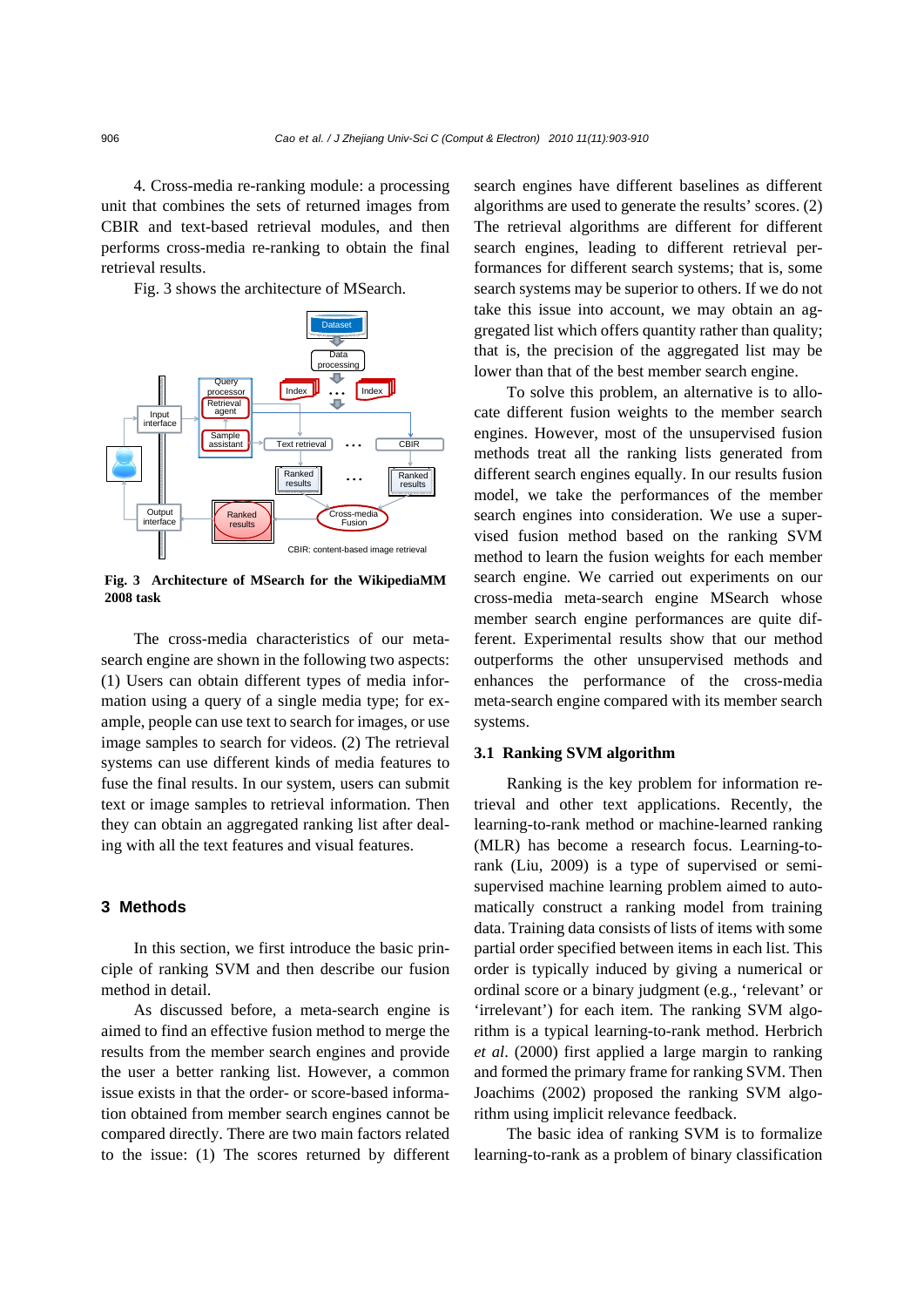on instance pairs, and then to solve the problem using an SVM. The process of ranking SVM includes mainly two steps. In the first step, a function  $f(x)$  is used to transform the instance vector into the real number. For simplicity, a linear function is usually chosen to represent an instance vector. Here we define the function as

$$
f(c,q) = w \cdot h(c,q) , \qquad (1)
$$

where  $q$  is the query,  $c$  is the initial instance vector, and *w* is a weight vector used for the transformation.

For a query  $q_k$ , if an instance  $c_i$  is ranked higher than  $c_i$ , i.e.,  $c_i \succ c_j$ , the formula is denoted as

$$
c_i \succ c_j \Leftrightarrow g(c_i, c_j, q_k)
$$
  
=  $f(c_i, q_k) - f(c_j, q_k)$  (2)  
=  $w \cdot (h(c_i, q) - h(c_j, q)) > 0$ .

For a ranking list with *n* instances, if we know the preference order of the *n* instances, then the ranking problem with *n* instances can be transformed to a binary classification problem with  $n^2$  pairs of instances.

The second step of ranking SVM is to construct the SVM model for solving the binary classification problem. The quadratic convex optimization problem in ranking SVM is defined as (Joachims, 2002)

minimize 
$$
V(\mathbf{w}, \boldsymbol{\xi}) = \frac{1}{2} \mathbf{w} \cdot \mathbf{w} + C \sum \xi_{i,j,k}
$$
 (3)

subject to

$$
\forall i, j, k, \mathbf{w} \cdot (h(\mathbf{c}_i, q_k) - h(\mathbf{c}_j, q_k)) \ge 1 - \xi_{i,j,k}, \tag{4}
$$

where *C* is a parameter that allows the trade-off between the margin size and the training error.

For a ranking SVM, the task of learning ranking function is not completely the same as that of learning classification function. There are two points to which we have to pay attention (Yu and Kim, 2010):

1. In ranking, a training set is an ordering of data. Let '*A* is preferred to *B*' be specified as ' $A \succ B$ '. A training set for ranking SVM is denoted as

$$
R = \{ (x_i, y_i), (x_{i+1}, y_{i+1}), ..., (x_m, y_m) \},\
$$

where  $y_i$  is the ranking of  $x_i$ ; that is,  $y_i < y_j$ , if  $x_i \succ x_j$ .

2. A ranking function outputs a score for each data instance, from which a global ordering of data is constructed. That is, the target function  $f(x_i)$  outputs a score such that  $f(x_i) > f(x_i)$  for any  $x_i \succ x_i$ .

Above all, the key point of constructing a ranking SVM is to build the training set based on users' preferences and obtain the constraint relationships between the candidate instances. After that, we can minimize the loss function according to the constraint relationships and obtain the training parameters.

# **3.2 Fusion model based on ranking SVM**

The ranking SVM algorithm is one of the classical learning-to-rank methods and has many applications in information retrieval, such as document retrieval, collaborative filtering, and sentiment analysis.

Ranking SVM has two main functions, prediction and sorting. In the prediction phase, ranking SVM receives the training data of multiple features, and then outputs an estimated weight for each feature. In the sorting phase, for an instance in the testing set, ranking SVM provides various fusion models to combine the scores of its features and outputs the final score of the instance.

In our proposed method, we employ the prediction function of ranking SVM to learn the fusion weight for the meta-search engine. To build ranking SVM, we should prepare for two things: (1) feature selection, and (2) the preference of training data. In our fusion model, we use the fusion weights of the member search engines to build the feature vector of an instance and use the labeled ground truth as the training set. The specific details in our algorithm are described as follows.

Assume there is a meta-search engine denoted as MSE, which has *n* member search engines, denoted as SE1, SE2, …, SE*n*.

For a query *q*, each member search engine of the meta-search engine returns its ranking list, denoted as  ${rank_1, rank_2, ..., rank_n}.$  We define the results set G of the meta-search engine for query *q* as *G*={rank1}∪ {rank2}∪…∪{rank*n*}.

For any returned document  $d \in G$ , we assign *n* features for it to build the feature vector of the documents. Each feature represents the retrieval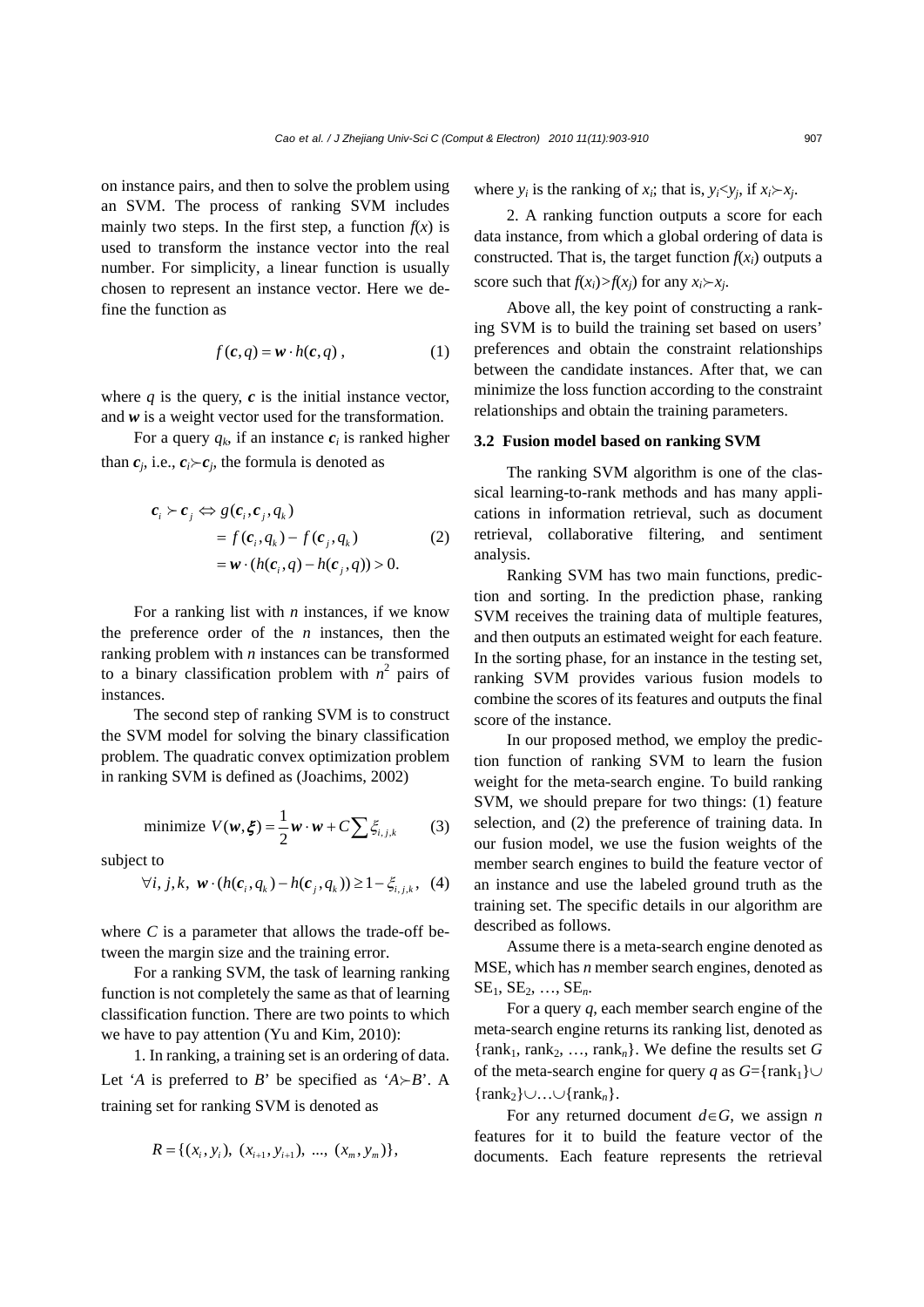performance of one member search engine. Then we set the value of each feature as the score of the document *d* obtained in the corresponding member search engine.

$$
d = \{ \text{feature}_1, \text{ feature}_2, \dots, \text{feature}_n \}
$$
  
= \{ \text{score}\_1, \text{score}\_2, \dots, \text{score}\_n \}. (5)

According to manual annotation or users' feedback, we obtain the target order of all the returned documents in the training set. Then we use the ranking SVM method to learn the weight of each feature, denoted as  $\{wt_1, wt_2, ..., wt_n\}$ . Thus, the output of the prediction process of ranking SVM is the fusion weight for each member search engine.

Finally, we employ the linear fusion model to aggregate all the returned ranking lists and output a new ranking list to the user. The final aggregate function is

score<sub>final</sub>
$$
(d) = \sum_{i=1}^{n} \text{score}_i \cdot \text{wt}_i
$$
. (6)

For example, assume there is a meta-search engine having five member search engines A, B, C, D, E. For a query *q*, A, B, C, D, E each returns its retrieved results.  $d_1$ ,  $d_2$ ,  $d_3$ ,  $d_4$  are all of the documents belonging to the training set. The scores of each document returned by the five member search engines are shown as

$$
d_1
$$
: {1, 1, 0, 0.2, 0};  $d_2$ : {0, 0, 1, 0.1, 1};  
 $d_3$ : {0, 1, 0, 0.4, 0};  $d_4$ : {0, 0, 1, 0.3, 0}.

And the target order of the four documents is {3, 2, 1, 1}, which indicates that

$$
d_1 \succ d_2, d_1 \succ d_3, d_1 \succ d_4, d_2 \succ d_3, d_2 \succ d_4.
$$

Then we use the ranking SVM algorithm to train the weights for the five features, i.e., the fusion weights of each member search engine, and obtain the following results:

> FusionWeight(A):  $wt_1 = 0.30000001$ , FusionWeight(B):  $wt_2=0.1$ , FusionWeight(C):  $wt_3=-0.1$ , FusionWeight(D):  $wt_4 = -0.070000008$ , FusionWeight(E):  $wt_5=0.1$ .

Given one instance of the testing set,  $d_i$ : {1, 1, 1, 1, 1}, the final score of *di* is computed as

score(
$$
d_i
$$
)=wt<sub>1</sub>×1+wt<sub>2</sub>×1+wt<sub>3</sub>×1+wt<sub>4</sub>×1+wt<sub>5</sub>×1  
=0.30000001+0.1-0.1-0.070000008+0.1  
=0.330000002.

# **4 Experiments**

The following experiments verify whether the SVM fusion model can successfully be applied to the meta-search engine. The experiments were based on the framework of MSearch, which has two member search engines, one being a text-based information retrieval (TBIR) system, and the other a contentbased information retrieval (CBIR) system.

# **4.1 Database**

The experiments were carried out on the database of the WikipediaMM2008 task. In ImageCLEF, our text-based retrieval method won the first place of all the teams participating in the contest. The database includes about 150000 pictures. The ground-truth results are given in the evaluation phase of the Wikipedia task including 75 topic queries and the relative pictures corresponding to the queries. In our experiments, we randomly split the ground truth into two groups, one used as the training set including pictures covering 35 topic queries and the other as the testing set including the other pictures covering the other 40 topic queries.

# **4.2 Evaluation measurements**

Reasonable evaluation measurements can help to improve the performance of the retrieval system. In our experiments, we apply precision, recall, *P@N*, MAP (mean average precision), and *R*-precision as the evaluation measurements.

Precision and recall are two widely used statistical measurements. Precision can be seen as a measurement of exactness of fidelity, whereas recall is a measurement of completeness. In information retrieval, precision is defined as the ratio of the number of relevant documents retrieved by a search to the total number of documents retrieved by that search, and recall is defined as the ratio of the number of relevant documents retrieved by a search to the total number of existing relevant documents (which should have been retrieved).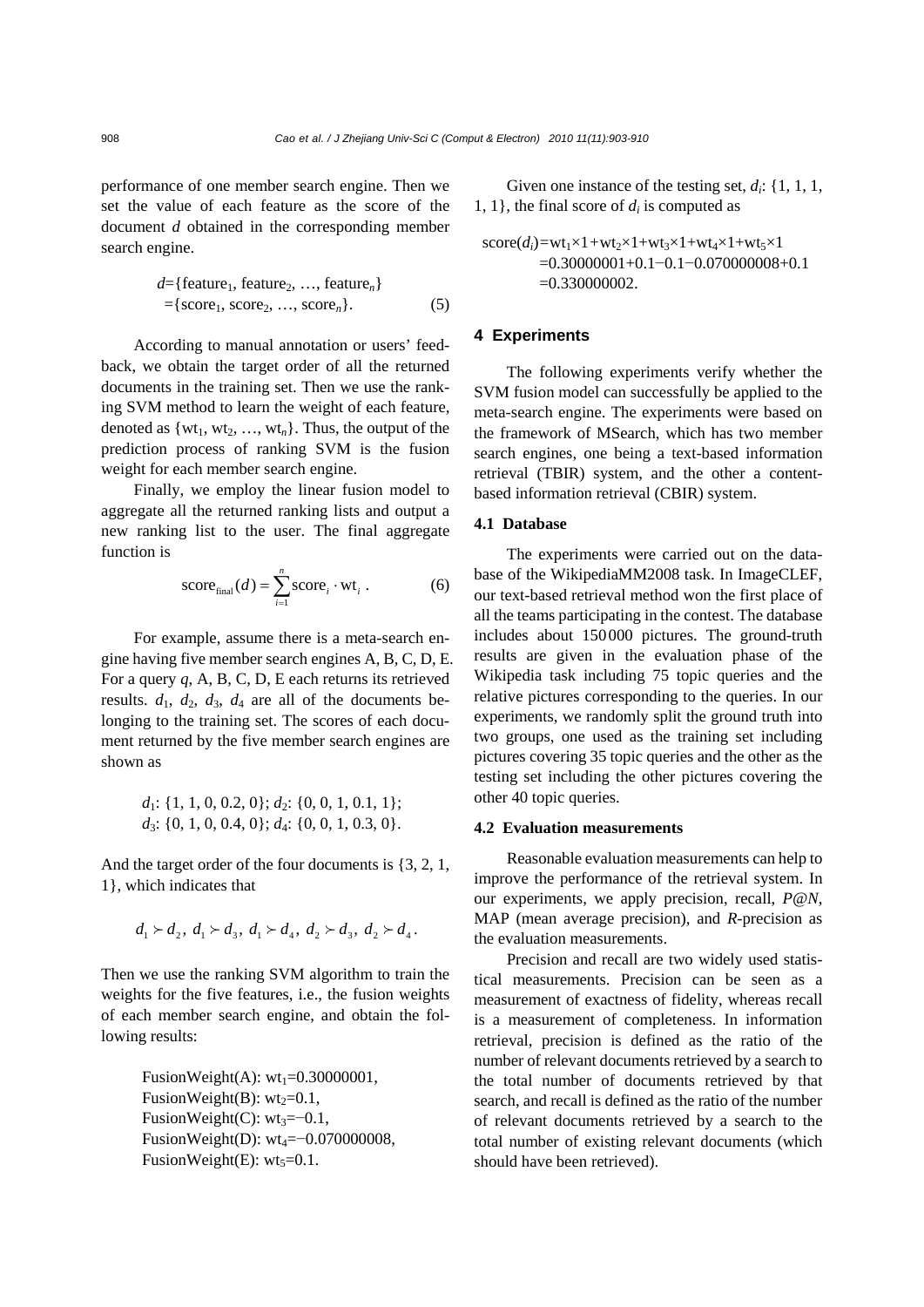*P@N* is the precision of the top *N* returned documents, defined as

$$
P \tQ N = \frac{1}{N} \sum_{i=1}^{N} rel(d_i), \t\t(7)
$$

where

 $rel(d_i) = \begin{cases} 1, & \text{if the document is relevant,} \\ 0, & \text{otherwise.} \end{cases}$ 

MAP is the mean average precision over all queries, defined as

$$
\text{MAP} = \frac{1}{m} \sum_{j=1}^{m} \text{AP}_{j} = \frac{1}{m} \sum_{j=1}^{m} \frac{1}{R_{j}} \left( \sum_{i=1}^{k} \text{rel}_{j} (d_{j}) \cdot (P \circledast i)_{j} \right),\tag{8}
$$

where *m* is the total number of the queries,  $R_i$  is the number of the relevant documents for the *j*th query, *k* is the number of the returned documents for the query, and rel<sub>*i*</sub>( $d_i$ ) and (*P*<sup>*@i*</sup>)*j* are the values of rel( $d_i$ ) and *P@i* for the *j*th query respectively.

*R*-precision is precision at cutoff *R*, PC(*R*), where *R* it the total number of relevant documents for the query.  $PC(R)$  implicitly assigns a weight of  $1/R$  to each of the top *R* documents in a list and a weight of 0 to every remaining document.

#### **4.3 Experimental results**

The experiments were used to evaluate the performance of our proposed fusion model for metasearch engines. We implemented the three fusion models as discussed in Section 2. When training the ranking SVM, no kernel was used, and the trade-off between the training error and the margin was selected from *C*∈{0.01, 0.03, 0.05, 0.10} by minimizing the leave-one-out error on the training set.

Table 1 shows the predictive fusion weight of each member search engine. The performance of TBIR was better than that of CBIR as TBIR gained the larger fusion weight.

**Table 1 Fusion weight of each member search**

| C    | Fusion weight |             |  |
|------|---------------|-------------|--|
|      | TRIR          | <b>CBIR</b> |  |
| 0.10 | 4.5111880     | 3.2298124   |  |
| 0.05 | 3.6797829     | 2.9072418   |  |
| 0.03 | 3.3114314     | 2.4794912   |  |
| 0.01 | 2.1483867     | 1.6006933   |  |

TBIR: text-based information retrieval; CBIR: content-based information retrieval

Table 2 lists the performance in many measures of the two retrieval systems. The text-based approach performed better than the content-based approach, meaning that our fusion weights for the two search engines are reasonable.

|  |  |  | Table 2 Experimental results on WikipediaMM2008 |
|--|--|--|-------------------------------------------------|
|--|--|--|-------------------------------------------------|

| Run ID         | <b>MAP</b> | P@5    | P@10   | P@20           |
|----------------|------------|--------|--------|----------------|
| RSVM, $C=0.10$ | 0.3737     | 0.6200 | 0.5025 | 0.3150         |
| RSVM, $C=0.05$ | 0.3733     | 0.6200 | 0.5025 | 0.3175         |
| RSVM, $C=0.03$ | 0.3734     | 0.6200 | 0.5025 | 0.3175         |
| RSVM, $C=0.01$ | 0.3722     | 0.6150 | 0.5000 | 0.3000         |
| Borda          | 0.3696     | 0.6000 | 0.5075 | 0.3000         |
| CombSum        | 0.2252     | 0.3000 | 0.3375 | 0.2200         |
| CombANZ        | 0.2255     | 0.3100 | 0.3325 | 0.2250         |
| RoundRobin     | 0.3172     | 0.5250 | 0.4550 | 0.2850         |
| Text           | 0.3363     | 0.5450 | 0.4625 | 0.2425         |
| Cbir           | 0.2421     | 0.5350 | 0.4275 | 0.1725         |
|                |            |        |        |                |
| Run ID         | P@30       | P@40   | P@5    | $R$ -precision |
| RSVM, $C=0.10$ | 0.1800     | 0.1525 | 0.1350 | 0.3693         |
| RSVM, $C=0.05$ | 0.1675     | 0.1600 | 0.1325 | 0.3691         |
| RSVM, $C=0.03$ | 0.1750     | 0.1550 | 0.1350 | 0.3690         |
| RSVM, $C=0.01$ | 0.1700     | 0.1625 | 0.1175 | 0.3743         |
| Borda          | 0.2050     | 0.1350 | 0.1575 | 0.3702         |
| CombSum        | 0.1950     | 0.1550 | 0.1300 | 0.2479         |
| CombANZ        | 0.1925     | 0.1575 | 0.1300 | 0.2481         |
| RoundRobin     | 0.1825     | 0.1400 | 0.1500 | 0.3285         |
| text           | 0.1925     | 0.1375 | 0.1225 | 0.3527         |

RSVM: ranking SVM. MAP: mean average precision

Table 2 shows the experimental results of fusion methods used for our cross-media meta-search system. For a meta-search engine, the efficiency of the results fusion method directly decides the final performance of a meta-search engine. If the fusion method does not work well, the results fusion for a meta-search engine cannot improve the retrieval performance; instead, it may lower the retrieval performance of a meta-search engine. For a meta-search engine whose member search engines have different performances, taking into account the fusion weights of the member search engines is necessary. Table 2 also shows than the Comb methods and RR methods did not improve the performance of the meta-search engines by emerging the results set while the other method played a positive role in improving the performance of a metasearch engine.

Additionally, Table 2 shows that our fusion method outperformed all the other fusion methods in